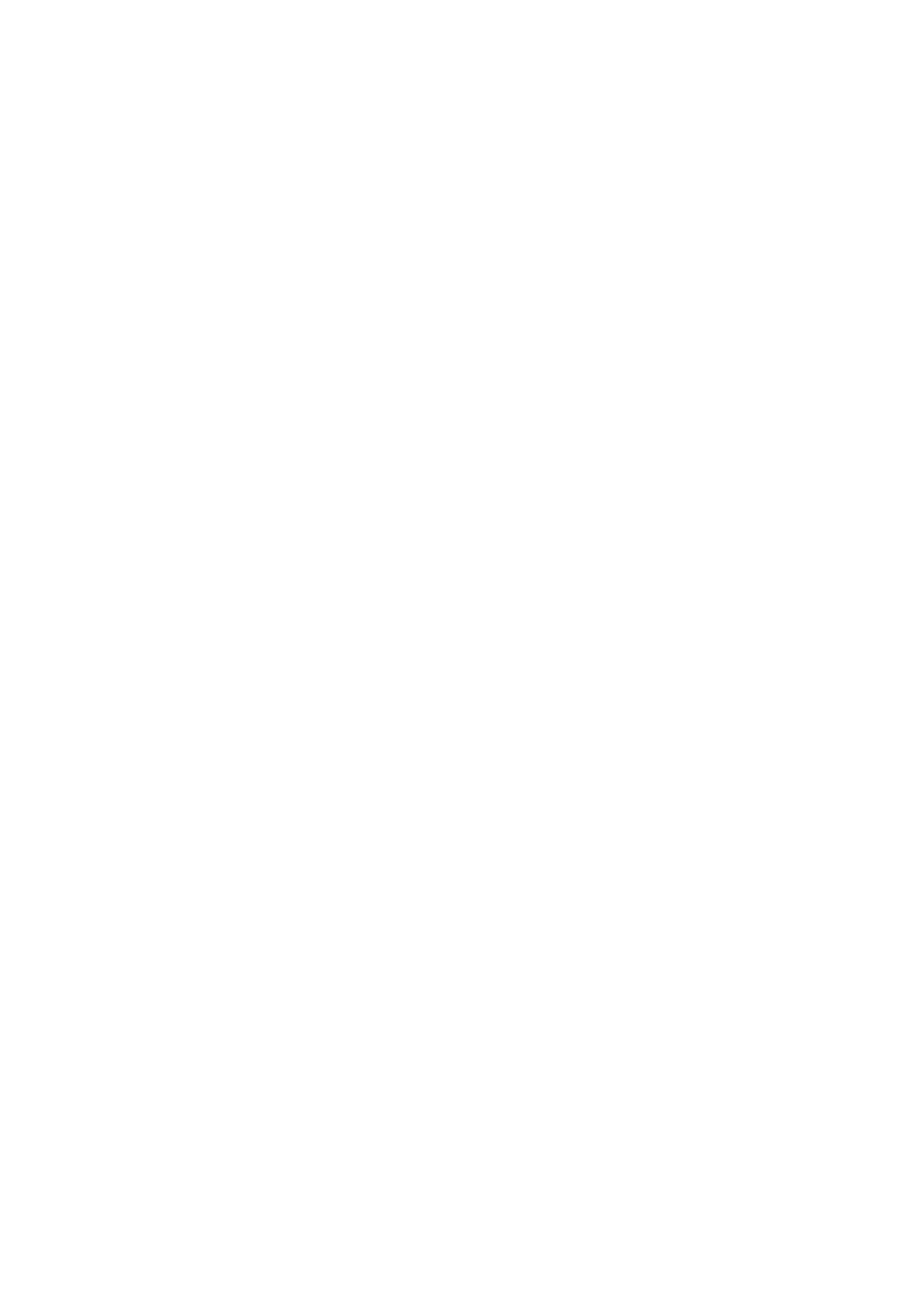# Allocation of Research Resources and Publication Productivity in Japan: A Growth Accounting Approach*<sup>∗</sup>*

Shuhei Aoki*†*

Faculty of Economics, Hitotsubashi University

Megumi Kimura*‡*

Institute of Innovation Research, Hitotsubashi University

March 10, 2014

#### **Abstract**

In Japan, as in many developed countries, the government's agencies for science have implemented several reforms to the scientific research system, which has concentrated research resources in the top research universities. However, the growth of research papers has stagnated in Japan during the 2000s. To analyze the reason for this, this paper develops a framework that decomposes the changes in research output. The framework is based on a model of universities and is an application of growth accounting that is widely used in economics. Using the framework, we find that the change in the allocation of research funds between universities had only a small effect on research output. The stagnation in research output during the 2000s was mainly accounted for by the decrease in research time. We also conduct a counterfactual experiment to examine how the research output would increase if the misallocation of research resources were completely removed.

JEL Codes: C43, D24, D61

Keywords: growth accounting; publication productivity; research time; allocation of research funds

*<sup>∗</sup>*We thank Hiroyuki Tomizawa, Ayaka Saka, and Masatsura Igami of NISTEP for kindly providing valuable data and helpful discussions. We also thank Masashi Shirabe, Kotaro Yamano, Kenta Ikeuchi, Yuya Hoshino, and Shinichi Akaike for helpful comments and suggestions. This research was supported by RISTEX, JST.

*<sup>†</sup>*Address: 2-1 Naka, Kunitachi, Tokyo 186-8601, Japan. Phone: +81 (42) 580-8477. Fax: +81 (42) 580-8195. Email: shuhei.aoki@gmail.com.

*<sup>‡</sup>*Address: 2-1 Naka, Kunitachi, Tokyo 186-8603, Japan. Phone: +81 (42) 580-8414. Fax: +81 (42) 580-8410. E-mail: kimura@iir.hit-u.ac.jp.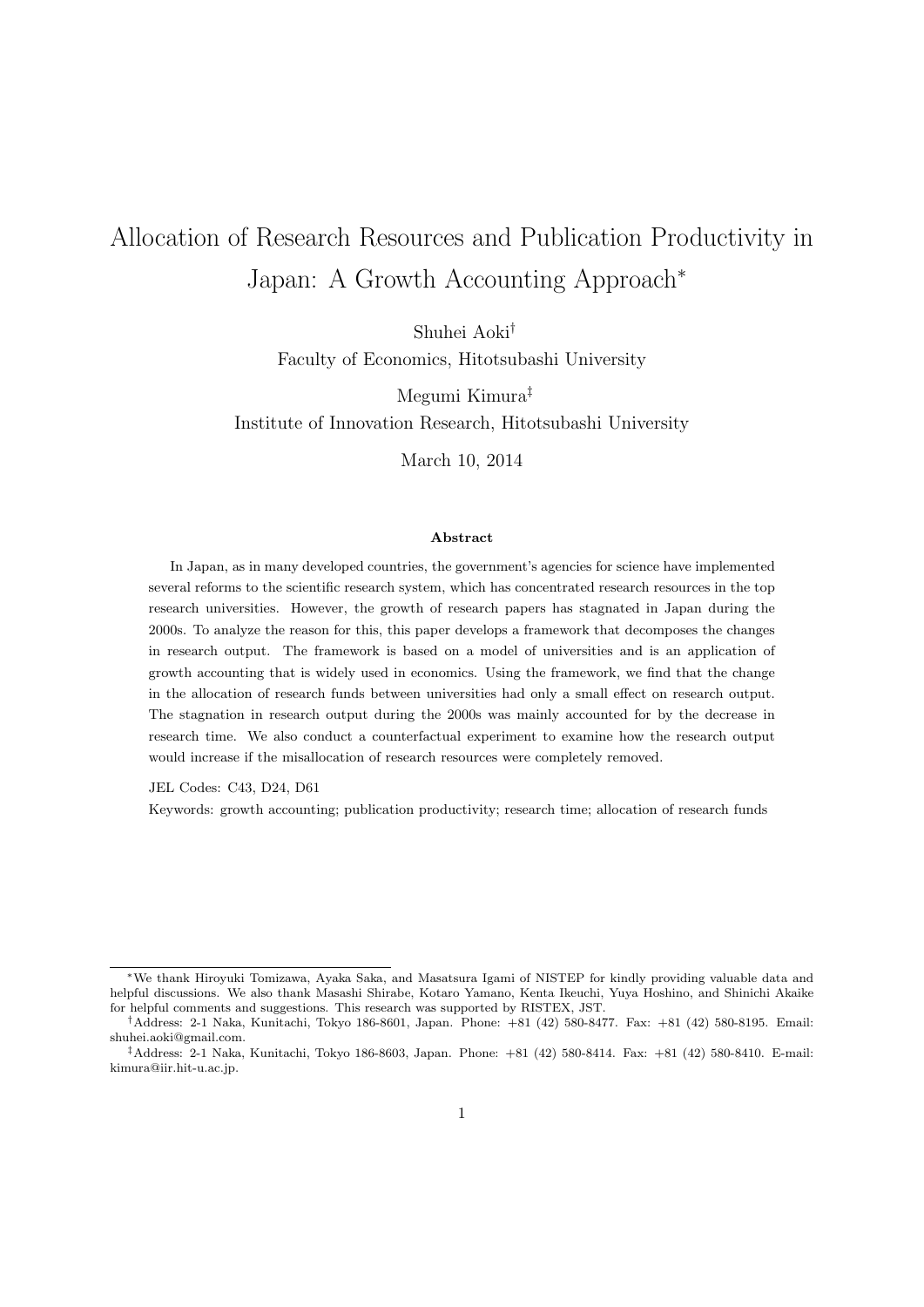# **1 Introduction**

In Japan, as in many developed countries, the government's agencies for science have implemented several reforms to make the scientific research system more "performance-based." One motive of these reforms is to provide the bulk of research funds and grants to the top research universities. Such reforms brought about two big changes in the systems of the country's universities, especially the national ones. The first change, in the 1990s, was an increase in competitive research funds, which aim to be supplied to top researchers and universities. The second was an institutional change in the national universities in 2004, whereby these universities became independent of the government, and subsidies, which were allocated equally for them, have decreased.

However, the outcome of these policy changes has not necessarily been satisfactory. The left panel in Figure 1 plots the cross-country trend of the number of research papers listed in Web of Science by Thomson Reuters (data in Figure 1 are taken from Saka and Kuwahara, 2013). It shows that the number of research papers in Japan has stagnated in the 2000s, compared with that in other countries or in the previous period. To take the quality of research papers into account, the right panel in Figure 1 plots the number of "top 10% research papers," that is, the top 10% most cited research papers in each research field in each year.<sup>1</sup> This panel also shows stagnation in the publication of research papers in Japan in the 2000s.

#### Insert Figure 1 here.

Probably, motivated in part by the outcome, some scientists have expressed their opposition to these reforms. For example, Kobayashi (2013), a well-known physicist who won the Nobel Prize in 2008, told Nikkei newspaper, "Too much competition is problematic." "It is difficult to forecast which research will be successful in advance." "Diversity of research projects must be maintained." Toyoda (2012), a biologist and a member of the government's council for Science and Technology policy, wrote in his blog, "Several policies around the period of the institutional change in the national universities, for example, the decrease in the subsidies, an increasing burden on the university management ... and the gap in research funds between the top and the second tier universities must have contributed to stagnation in the number of research papers."

<sup>1</sup>For details on the definition of "top 10% research papers," see Saka and Kuwahara (2012 and 2013).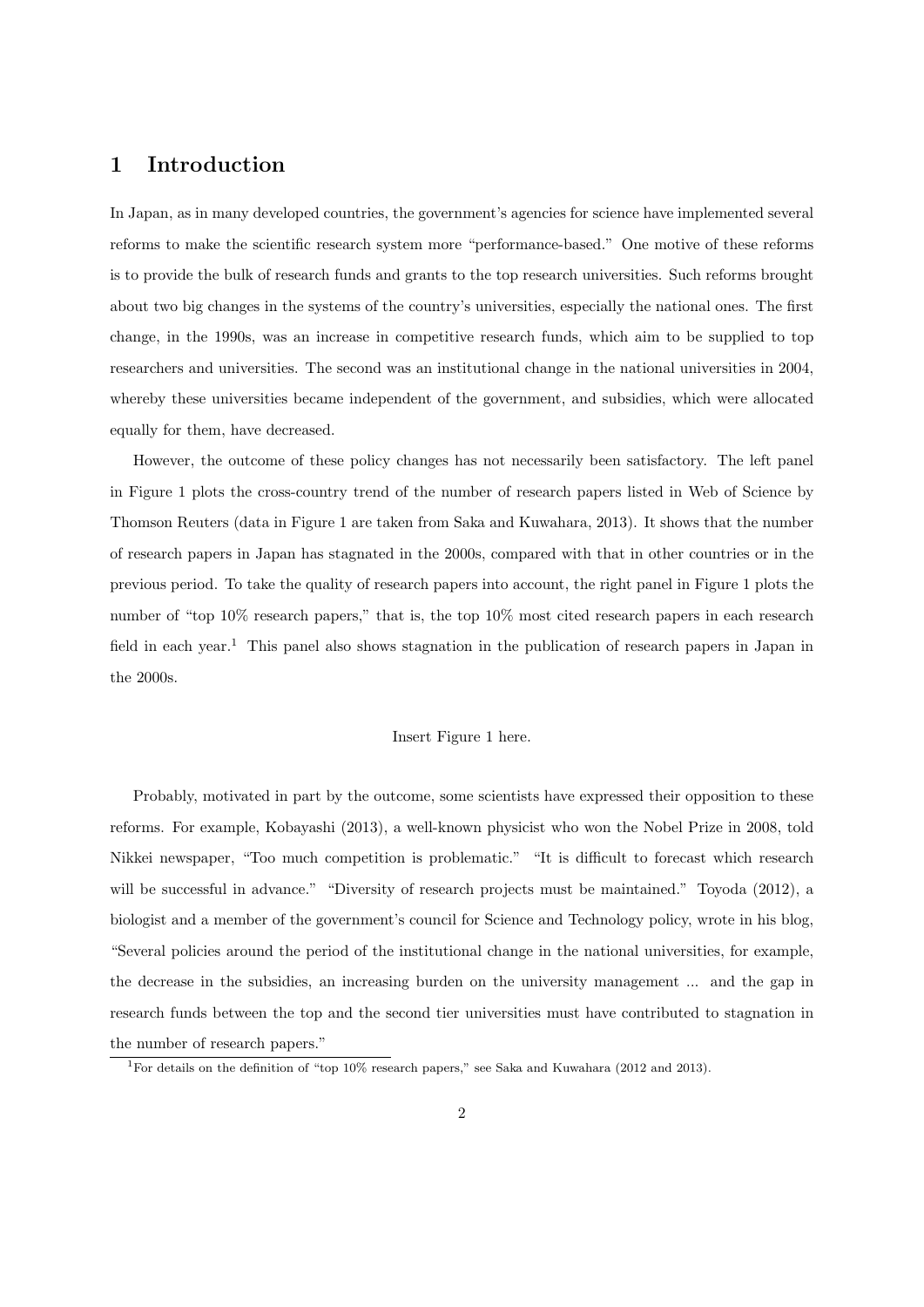The purpose of this paper is to evaluate the outcome of this reforms policy. We analyze the reason behind the stagnation in research output in Japan and the extent to which the concentration of research funds in top universities affects this outcome. For the purpose, we construct a framework that decomposes the causes of the stagnation. The framework is based on a model of research activities in universities and is an application of growth accounting in economics literature (see for example, Basu and Fernald, 2002).

Using the framework, we decompose the change in research output of the national universities in Japan during the late 2000s.<sup>2</sup> We find that while the change in the allocation of research funds among these universities had a positive effect on research output, the magnitude is quantitatively small. We further conduct a counterfacual experiment to examine how the research output of the country would increase if the resource misallocation is completely removed. We find that the effect is also quantitatively small.

Our decomposition reveals that despite the increase in research funds for the national universities, measured research productivity has decreased in each university, which results in the stagnation in the growth of research papers. A cause of the decrease in measured research productivity is the decline in research time. Possibly due to several reforms since the late 1990s, faculty members in universities have allocated more time to social service activities and less time to research activities. We show that the decrease in research time accounts for most of the decrease in measured research productivity.

Several papers estimate production functions of research output measured by the number of research papers (Averch, 1987 and Jacob and Lefgren, 2011 at the project-level, Adams and Griliches, 1998, Abigail and Siow, 2003, and Yonetani et al., 2007 at the university-level, Crespi and Geuna, 2006 at the research field-level, and Crespi and Geuna, 2008 at the cross-country-level). Differences between these papers and ours are attributable to those in economics between the regression analysis on production function and growth accounting. While the former estimates parameters using regressions, the latter calibrates them based on the employed model. A characteristic of the latter approach is that the calibrated parameters are unbiased as long as the model and assumptions are correct. It is well known that when regressing the production function the endogeneity bias problem arises, because the independent variables, which consist of the inputs of the production function correlate with the error term, which includes productivity shocks. For example, if the future prospect of a research project is favorable, it is likely that the project

<sup>2</sup>We focus our analysis on national universities, because most of the research papers in Japan originate in national universities. For details, see Section 4.1.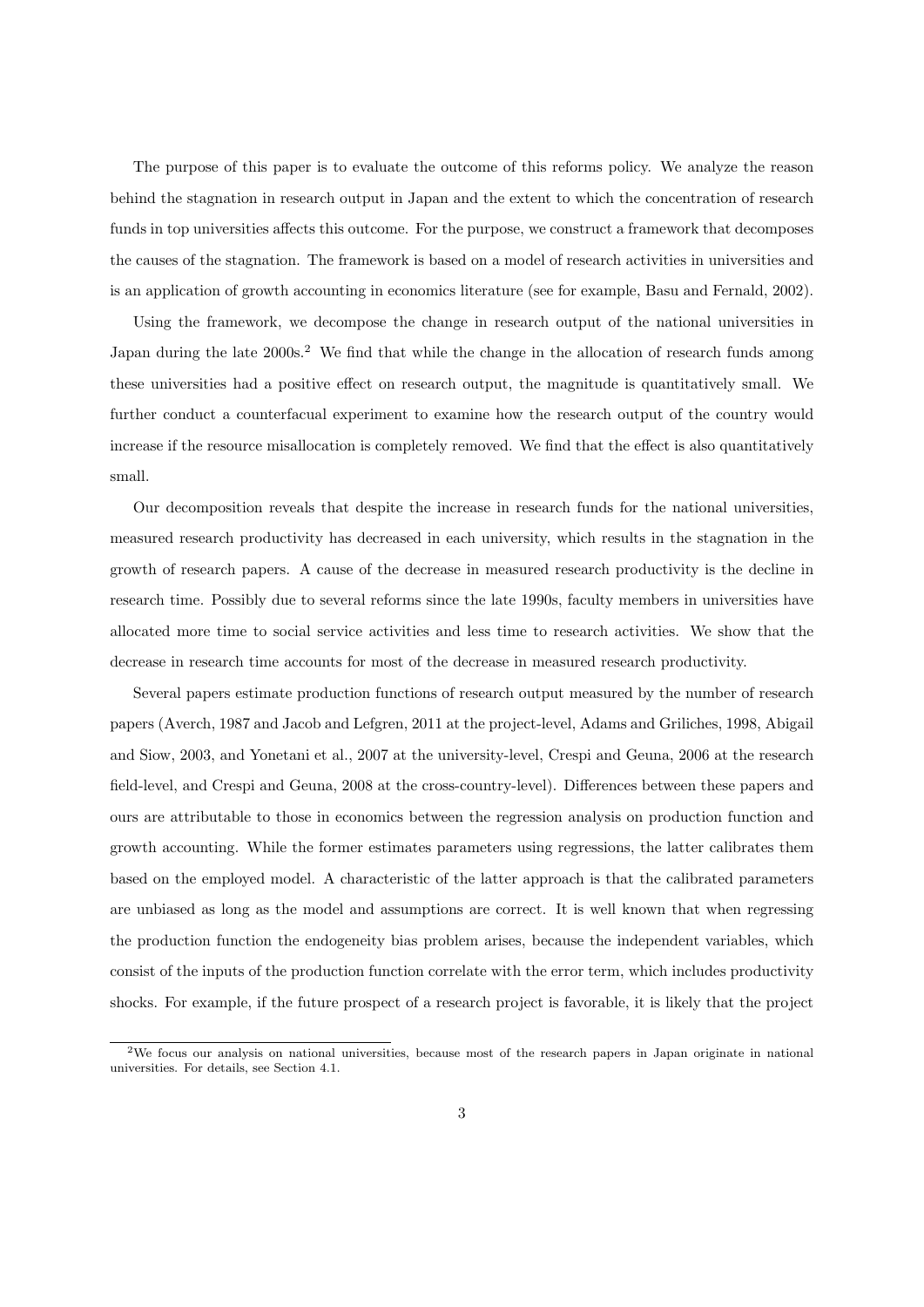can collect the research resources more easily. Then, the endogeneity bias problem occurs. Our approach can avoid the bias.

Some papers analyze the efficiency of the allocation of research resources between universities or research projects. Using a structural model, Arora et al. (1998) analyze the extent to which the research output would increase if marginal productivies were equalized between research projects. As in their paper, ours is model based, while ours is more analytically tractable, which enable us to derive analytical expression of the decomposition of research output growth. Adams and Clemmons (2009) decomposes the labor productivity growth of research output and measure the extent to which reallocation of research resources between universities contributed the increase or decrease of the productivity growth. Compared with theirs, ours is model-based and decomposes the research output growth, which makes easier to analyze the cause of the stagnation in research output. Hayashi and Tomizawa (2007) analyzes the allocation of funds between universities in Japan. Their scientometrics research shows a scatter plot between research funds and research output over universities. Our paper provides a microfoundation to use the scatter plot and quantify the effect of resource misallocation on research output.

Finally, our study is also closely related with Kanda and Kuwahara (2011), who analyze the declining research time of faculty members in Japan. They find from the micro-level data on researchers' time use that the average research time of a faculty member at a national university has decreased by 20% from 2002 to 2008. Instead, faculty members have spent more time on education, as well as social service activities such as attending the government's councils, transferring technologies to industry, and commercializing research outcomes. Our study uses a growth accounting approach to quantify the impact of the decline in research time.

The remainder of the paper is structured as follows. Section 2 sets up a model of universities. Using the model, in Section 3, we derive a decomposition formula that decomposes the change in research output into several factors such as the productivity effect and allocation effect. Using the decomposition formula, in Section 4, we analyze the publication of research papers at national universities in Japan during the late 2000s. Finally, we present our concluding remarks in Section 5.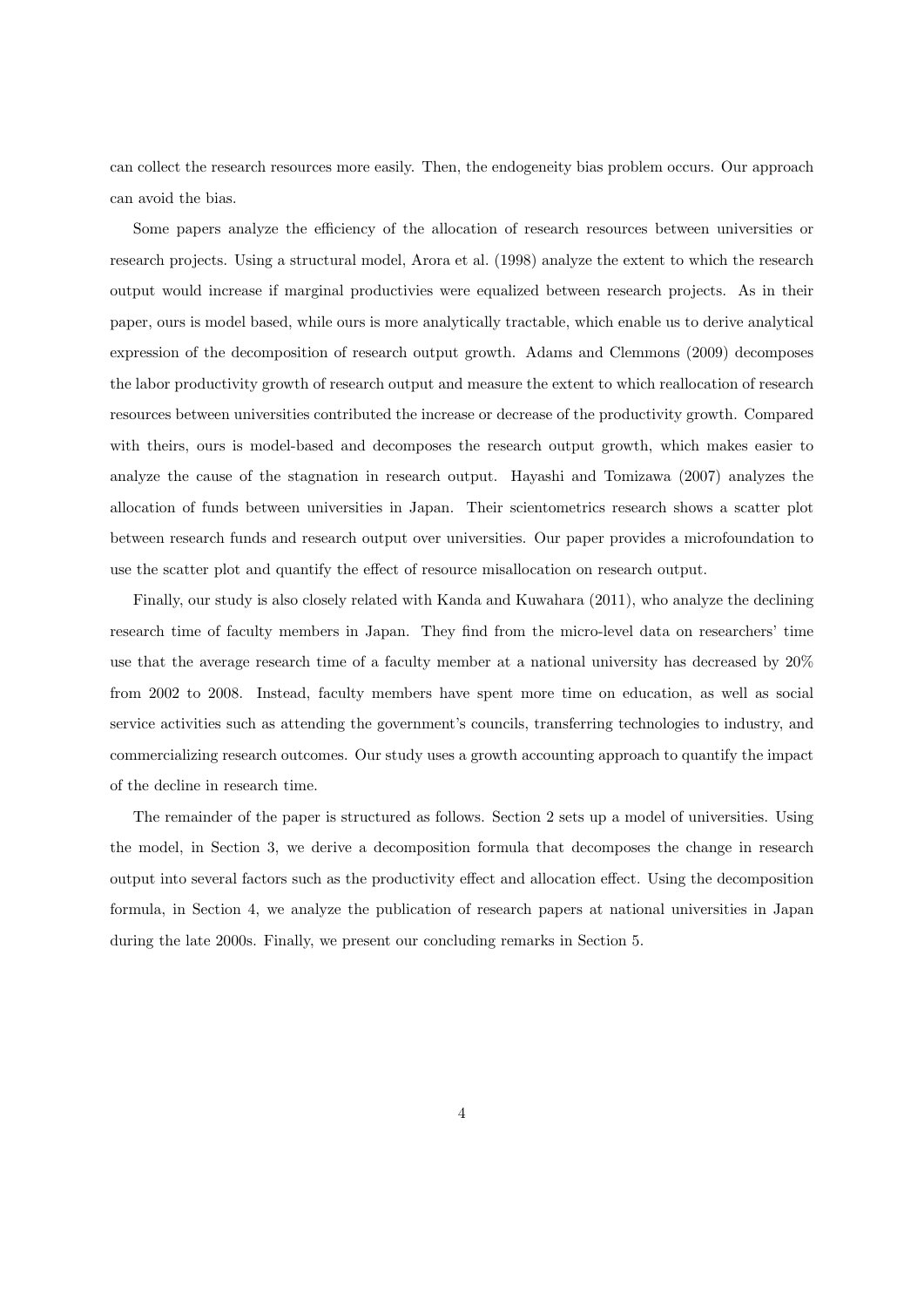# **2 Model**

#### **2.1 Decision problem of a university**

Let us consider a model of the government and universities. The government allocates funds (money) to universities. Given the funds  $I_i$  allocated to the university, each university (denoted by  $i$ ) maximizes the research output measured by the number of research papers (or the number of top 10% most cited research papers),  $y_i$ . For the purpose, the university buys equipment and goods  $m_i$  to be used for research and employs faculty members *ℓ<sup>i</sup>* . Therefore, the university's maximization problem can be stated as follows:

$$
\max_{m_i, \ell_i} \quad y_i = a_i f_i(m_i, \ell_i),
$$

subject to the budget constraint of the university,

$$
pm_i + w_i \ell_i \le I_i. \tag{1}
$$

Here, we assume that the university chooses  $m_i$  and  $\ell_i$  under the condition that the price  $p$  of equipment and goods and labor cost  $w_i$  are exogenously given (we allow the labor cost  $w_i$  to vary across universities).  $a_i$  is the productivity of the university that can be interpreted as the quality of the institution or its faculty members' abilities, or both. Note that the maximization is a static problem under a single-year budget constraint. Although the decision problem of a university might be dynamic in the real world, as a benchmark, we adopt the static setting.

We assume that the production function of a university is a homogeneous function, i.e.,

$$
f_i(nm_i, n\ell_i) = n^{\gamma} f_i(m_i, \ell_i). \tag{2}
$$

We assume the diseconomies of scale, i.e.,  $\gamma$  < 1. The assumption is necessary to guarantee that the co-existence of several universities is not inefficient. Otherwise, it becomes efficient for the government to allocate all of the funds to a university whose productivity is the highest.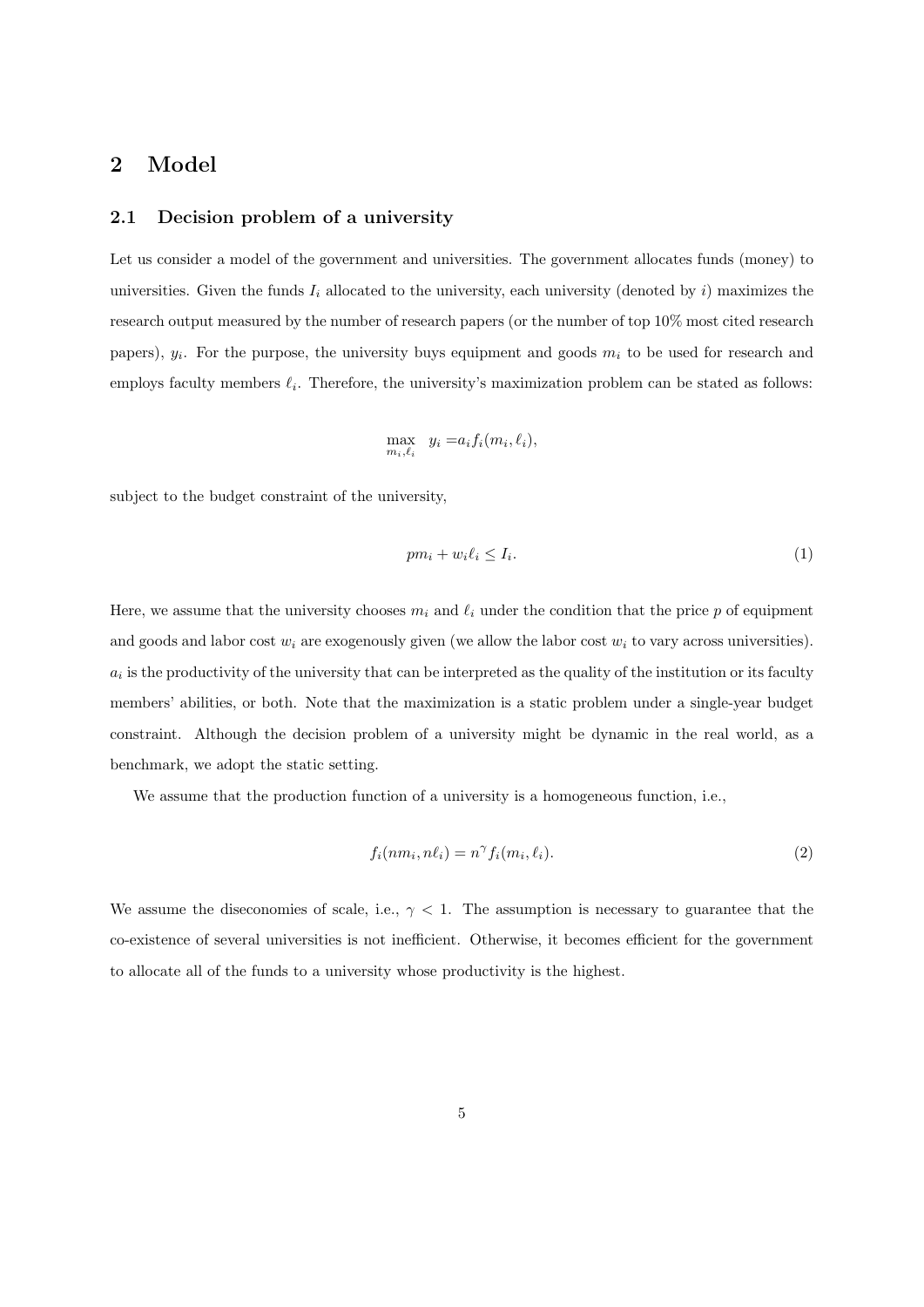The first order conditions (FOCs) of the problem are

$$
a_i f_{im} = p\lambda_i, \ a_i f_{i\ell} = w_i \lambda_i, \ \lambda_i = \frac{dy_i}{dI_i}, \tag{3}
$$

where  $f_{im} \equiv \partial f_i(m_i, \ell_i)/\partial m$  and  $f_{i\ell} \equiv \partial f_i(m_i, \ell_i)/\partial \ell_i$ .  $\lambda_i$  is the Lagrange multiplier of the maximization problem and can be interpreted as the marginal return of research from funds, which measures the increase in research output when the budget of the university increases by an additional unit. Applying Euler's theorem to  $(2)$  and substituting the budget constraint  $(1)$  and FOCs  $(3)$ , we obtain

$$
\gamma y_i = a_i f_{im} m_i + a_i f_{i\ell} \ell_i = \lambda_i I_i. \tag{4}
$$

The equation shows that under (2), the marginal return of research,  $\lambda_i = dy_i/dI_i$ , is proportional to the average return of research,  $y_i/I_i$ , which measures the research output per unit of funds.

### **2.2 Resource misallocation**

The funds allocated to a university,  $I_i$  can be linked with the sum of these funds,  $I = \sum_i I_i$  as follows (for the derivation, see Appendix A.1):

$$
I_i = \frac{y_i}{y} \frac{1}{\tilde{\lambda}_i} I,\tag{5}
$$

Note that *y* is the sum of the research output, that is,  $y \equiv \sum_i y_i$ , and  $\tilde{\lambda}_i$  satisfies

$$
\frac{1}{\tilde{\lambda}_i} = \frac{\frac{1}{\lambda_i}}{\sum_j \frac{y_j}{y} \frac{1}{\lambda_j}}.\tag{6}
$$

Because  $\lambda_i$  can be interpreted as the return of research from funds at university *i*,  $\tilde{\lambda}_i$  can be interpreted as the relative return of research at university *i*.

The relative return  $\tilde{\lambda}_i$  is a measure of distortion. Suppose the resource allocation that maximizes the research output of the country is

$$
\max y = \sum_{i} y_i, \text{ subject to } pm_i + w_i \ell_i \le I_i \text{ for all } i, \text{ and } \sum_{i} I_i = I.
$$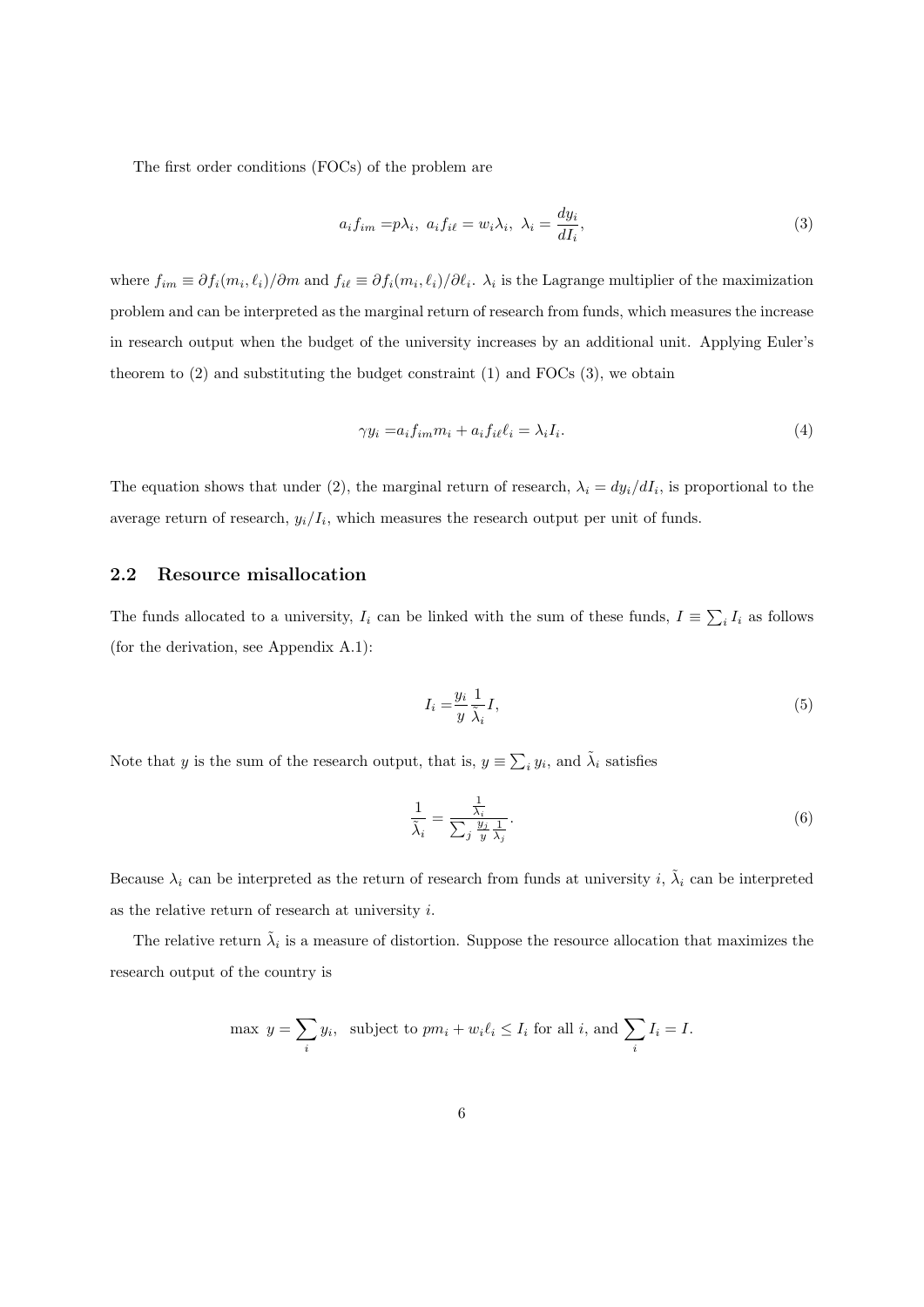Under the efficient allocation, which maximizes the research output of the country, the return of research is equalized across universities,  $\lambda_i = \lambda_j$ , and thus the relative return of research  $\tilde{\lambda}_i$  is equal to unity for all universities.

To consider the intuition of the result, suppose that the return of research is different across universities, e.g.,  $\lambda_i < \lambda_j$ . Then, by transferring one unit of funds at university *i* to university *j*, the research output of the country increases without increasing the resources, which contradicts the efficiency of allocation.

# **3 Decomposition of Research Output**

Using the model introduced in the previous section, this section provides a framework to decompose the causes of the change in research output in Japan. We first explain how the research output of a university is decomposed. Then, we explain how the research output of the country is decomposed. Combining these results, we derive the key equation of decomposition used for measurement.

The research output of a university can be decomposed as follows:

$$
d\ln y_i = d\ln a_i + \frac{d\ln y_i}{d\ln m_i} d\ln m_i + \frac{d\ln y_i}{d\ln \ell_i} d\ln \ell_i
$$
  
\n
$$
= d\ln a_i + \lambda_i \frac{pm_i}{y_i} d\ln m_i + \lambda_i \frac{w_i \ell_i}{y_i} d\ln \ell_i
$$
  
\n
$$
= d\ln a_i + \gamma \left( d\ln \frac{y_i}{y} - d\ln \tilde{\lambda}_i + d\ln I \right)
$$
  
\n
$$
- \gamma \left( \frac{pm_i}{I_i} d\ln p + \frac{w_i \ell_i}{I_i} d\ln w_i \right).
$$
 (8)

To derive the result, we use the FOCs (3), Euler's theorem (4), and the following equation obtained by totally differentiating the budget constraint (1):

$$
d\ln I_i = \frac{pm_i}{I_i} (d\ln p + d\ln m_i) + \frac{w\ell_i}{I_i} (d\ln w_i + d\ln \ell_i)
$$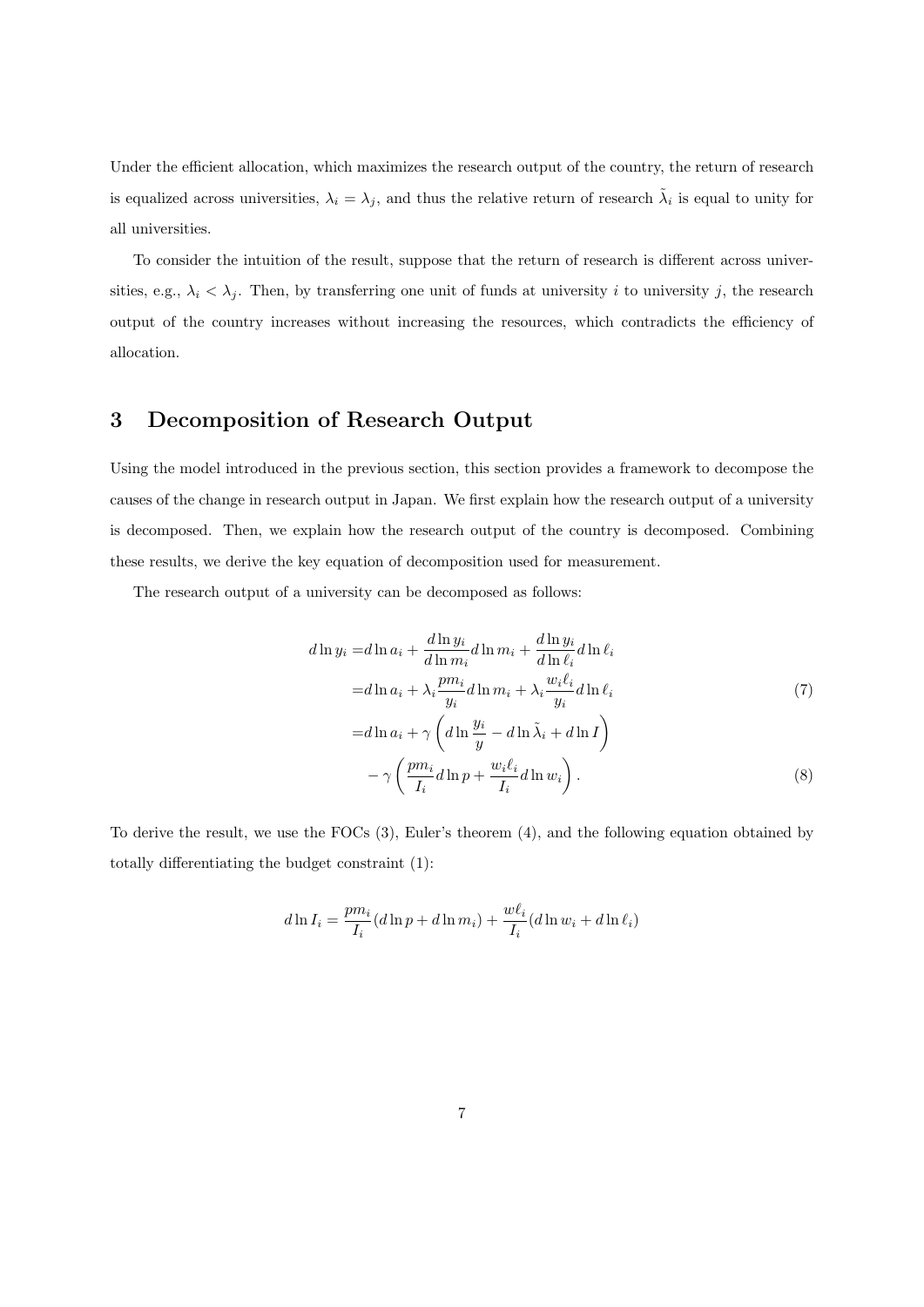On the other hand, the research output of the country can be decomposed as follows:

$$
d \ln y \approx \sum_{i} \frac{d \ln \left( \sum_{i} \exp \{\ln y_{i} \} \right)}{d \ln y_{i}} d \ln y_{i}
$$

$$
= \sum_{i} \frac{y_{i}}{y} d \ln y_{i}.
$$
(9)

Combining (8) and (9), we finally obtain

$$
d\ln y \approx \sum_{i} \frac{y_i}{y} d\ln a_i + \gamma d\ln I - \gamma \sum_{i} \frac{y_i}{y} d\ln \tilde{\lambda}_i
$$

$$
- \gamma \left(\sum_{i} \frac{y_i}{y} \frac{p_i m_i}{I_i}\right) d\ln p - \gamma \sum_{i} \frac{y_i}{y} \frac{w_i \ell_i}{I_i} d\ln w_i.
$$
(10)

(10) is the key equation of the paper. Note that to derive (10), we use the property that  $\sum_i (y_i/y) d\ln(y_i/y)$ becomes approximately zero (see Appendix A.2).

(10) decomposes the growth rate of the research output in a country into several factors in the righthand side (RHS) of the equation. The first term of the RHS is the weighted average of the productivity growth rate and the second term is the growth rate of total funds invested in the country. The higher these terms, the higher is the growth rate of research output. The third term of the RHS includes  $\tilde{\lambda}_i$  and measures the effect of resource misallocation between universities. The fourth and fifth terms measure the price and wage change effects, respectively. The fourth and fifth terms exist because total funds *I* in the second term are measured in nominal terms. That is, when there is inflation and the price level of goods increases, the equipment and goods a university can purchase decreases if its nominal budget remains unchanged. Similarly, if labor cost increases, the number of faculty members a university can employ decreases. The fourth and fifth terms capture these effects.

All the variables in (10) except for the economies of scale parameter  $\gamma$  can be measured from data.

• Measurement of  $d \ln a_i$ : Substituting (4) into (7), we measure  $d \ln a_i$  by using the following equation:

$$
d\ln a_i = d\ln y_i - \gamma \frac{pm_i}{I_i} d\ln m_i - \gamma \frac{w_i \ell_i}{I_i} d\ln \ell_i.
$$
\n(11)

• Measurement of  $\tilde{\lambda}_{it}$ :  $\tilde{\lambda}_{it}$  in each year is measured from (5).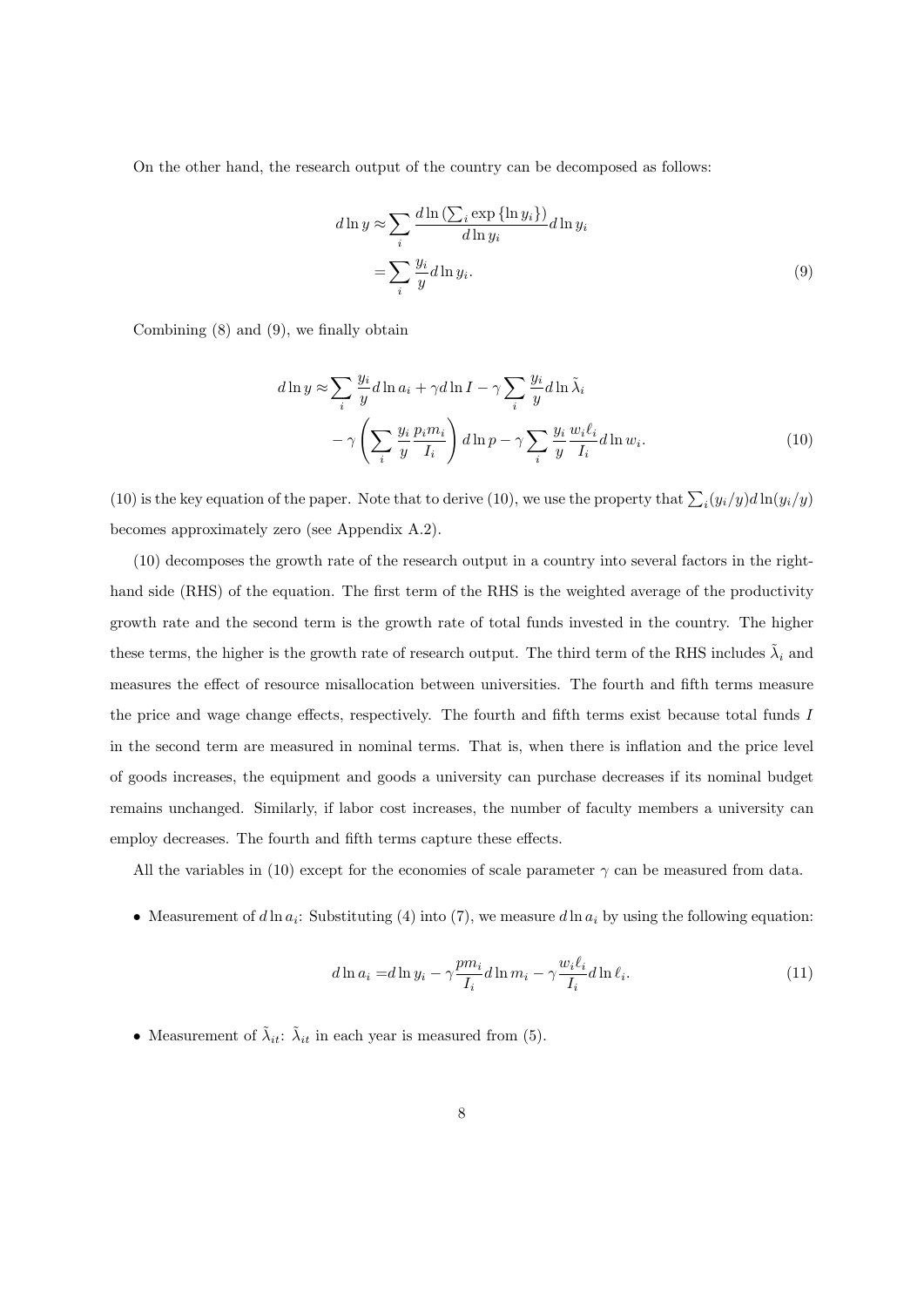- *•* Measurement of *d* ln *p* and *d* ln *w<sup>i</sup>* : For the former, we use the growth rate of the GDP deflator. For the latter, we use the wage rate for researchers.
- Variables such as  $y_i/y$ : In case of  $y_i/y$ , we use the average of  $y_{it-1}/y_{t-1}$  and  $y_{it}/y_t$ .
- The economies of scale parameter *γ*: *γ* is not directly measured. Instead of measuring it, we set  $\gamma = 0.85$  that is a commonly used value for the extent of decreasing returns in a firm's establishmentlevel analysis (see Restuccia and Rogerson, 2008).

## **4 Measurement**

#### **4.1 Data**

We focus on national universities in our analysis. One reason for doing so is data availability. The other reason is that most of the research papers in Japan originate in national universities. Figure 2 compares research papers at the national level and at national universities. As the figure shows, about 70–90% of the research papers in Japan originate in national universities.

#### Insert Figure 2 here.

Our sample comprises 63 Japanese national universities that have a science or technology department. Thus, for example, Hitotsubashi University, a national university specializing in social sciences, is not included, because it does not have a science or technology department. We also exclude Sokendai, another national university, because many of its faculty members also belong to other universities such as the University of Tokyo.

We use data from 2005 and 2009, that is,  $t - 1 = 2005$  and  $t = 2009$ .<sup>3</sup> For research output  $(y_i$  in the model), we use data provided by Saka and Kuwahara (2012), who construct data from Web of Science by Thomson Reuters. We use both the number of research papers and top 10% research papers in the measurement. For the number of faculty members  $\ell_i$ , funds and grants  $I_i$ , and labor costs  $w_i \ell_i$ , we use

<sup>3</sup>More precisely, there is a difference in time intervals between research output data and other data. The research output data count research papers published in 2002–2006 and in 2007–2011, whereas other data are measured at 2005 and 2009. We only adjust the growth rate of research output by multiplying it by 4/5. This is because there is a five-year interval for research output data (between the periods 2002–2006 and 2007–2011), whereas there is a four-year interval for other data (between 2002 and 2006).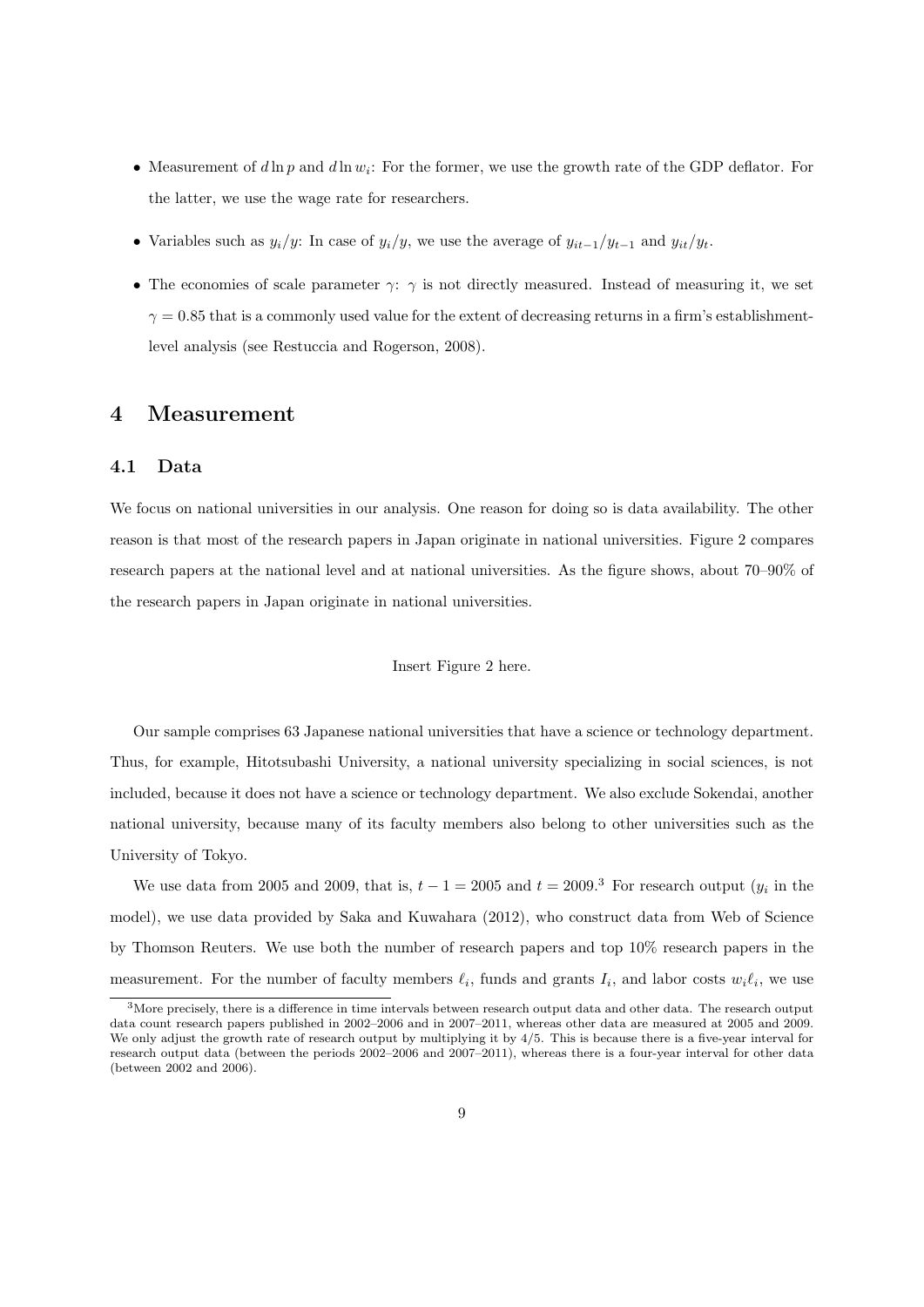data provided by Ishibashi and Tomizawa  $(2006)$  and Ishibashi  $(2011)$ . For the data on price  $p$ , we use the GDP deflator.

#### **4.2 Relationship between funds and research output**

The model presented in Section 2 predicts that if the resource allocation of funds between universities is efficient, the research output–funds ratio that measures the return of research from funds is also equal between universities. To observe this property in the data, Figure 3 plots the funds and research output of the Japanese national universities (the left panel uses the number of research papers and the right panel uses the number of top  $10\%$  research papers for research output).<sup>4</sup> If the allocation were efficient, the scatter plot would be in the straight line crossing the origin. For both  $t = 2005$  and  $t = 2009$ , some dispersion from the straight line is observed. To quantify how big the dispersion is and how it changes over time, in the next sections, we measure (10) to determine the effect of misallocation on research output in Japan.

Insert Figure 3 here.

#### **4.3 Decomposition**

Table 1 shows the results of the decomposition using (10). The upper table shows the results when research output  $y_i$  is measured by the number of research papers and the lower table shows the results when output is measured by the number of top  $10\%$  research papers. Each column calculates each term in (10). For example,  $d \ln y_i$  measures the left-hand side (LHS) of (10), the growth rate of paper output; and  $d \ln a_i$  measures the first term of the RHS of (10), the weighted average productivity growth rate. We can confirm that in the tables, the  $d\ln y_i$  term is equal to the sum of the remaining terms.

Table 1 shows that the increase in funds, *d* ln *I*, has a large positive impact on research production. This reflects the fact that in the 2000s, the volume of competitive research funds has substantially increased. However, the growth rate of research output, *d* ln *y<sup>i</sup>* , falls short of the fund growth. The decrease in growth of average productivity explains the discrepancy. The price effect is positive because of deflation during the period. The wage effect is negative because wage increased during this period.

<sup>4</sup>Hayashi and Tomizawa (2007) plot the same kind of scatter plots.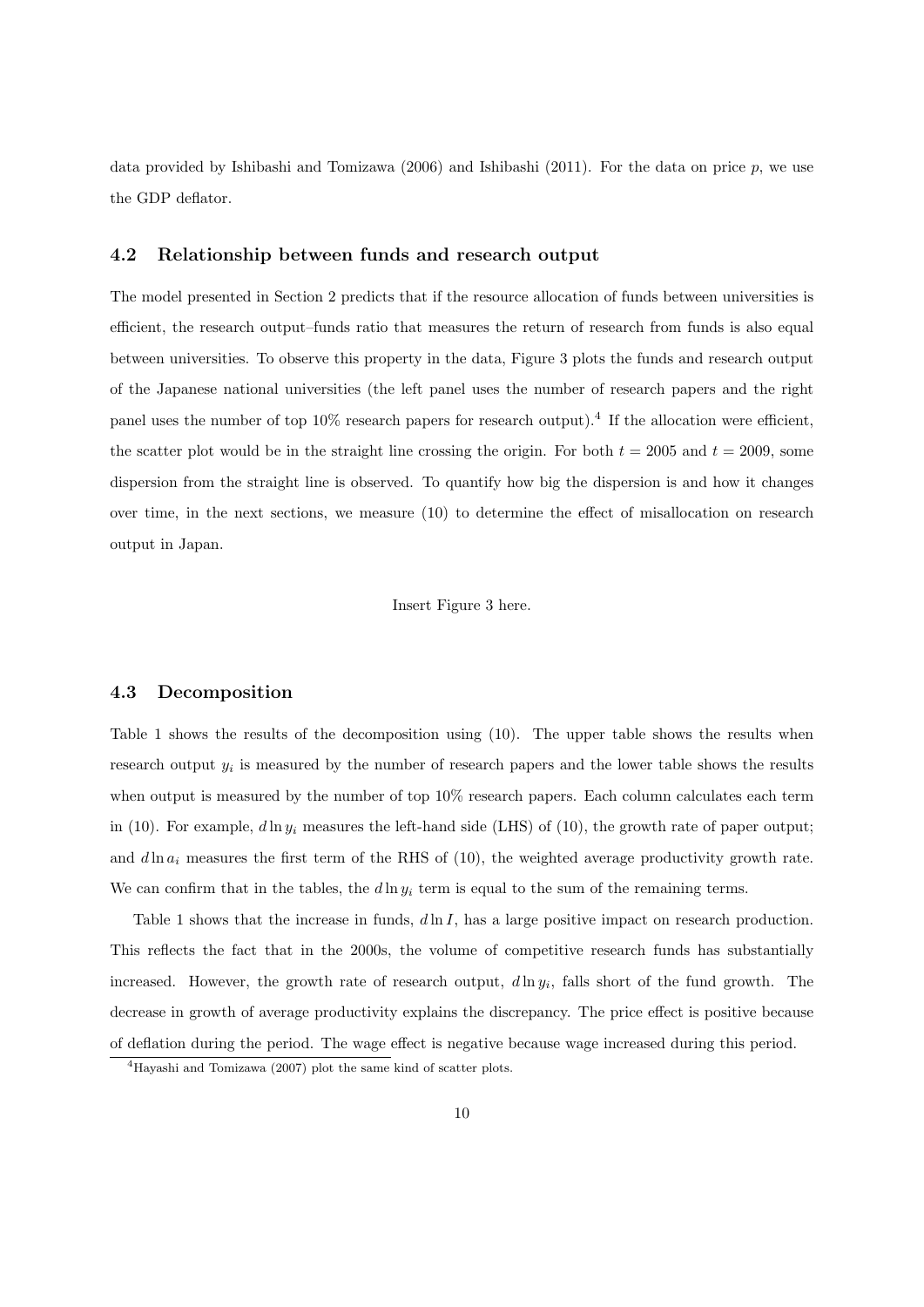The allocation effect,  $d \ln \tilde{\lambda}_i$ , is positive. This is because more funds were allocated to top universities such as the University of Tokyo, where the return of research from funds,  $y_i/I_i$  is higher. On the other hand, the magnitude of this effect is small, as compared to the productivity and fund effects.

For each term, a large part of the contribution comes from top universities. For example, in the productivity effect, the contribution of the University of Tokyo is about *−*2% when *y<sup>i</sup>* is measured by the number of research papers and is about *−*1% when *y<sup>i</sup>* is measured by the number of top 10% research papers. This is because the size distribution of universities, whose size is measured by, for example, research output, follows a Power law. That is, the distribution has a very unequal fat-tail distribution. As a result, the size of and effect in top universities such as the University of Tokyo becomes far larger than those of other universities.

Insert Table 1 here.

#### **4.4 Magnitude of resource misallocation**

In the previous section, we measured the impact of a change in resource allocation on the growth rate of research output. This section analyzes the magnitude of the misallocation. Specifically, we measure how  $y_t$  would increase if misallocation *suddenly* and *counterfactually* disappeared in 2009, that is,  $\tilde{\lambda}_i = 1$ , for all universities. We assume that the productivities  $a_i$ , the volume of funds  $I$ , the price level  $p$ , and wage rates  $w_i$  are not changed by the sudden disappearance of misallocation. We further assume that the research output share  $y_i/y$  is also unchanged by the disappearance of misallocation. Then, from (10), the increase in research output by the sudden disappearance of misallocation can be calculated by

$$
d\ln y = \gamma \sum_{i} \frac{y_{i,2009}}{y_{2009}} \ln \tilde{\lambda}_{i,2009},\tag{12}
$$

where  $y_{i,2009}$  and  $\tilde{\lambda}_{i,2009}$  are the research output and distortions, respectively, observed in 2009.

Table 2 calculates (12). The research output increases by  $2.3\%$  when  $y_t$  is measured by number of research papers and by  $8.5\%$  when  $y_t$  counts the number of top 10% research papers. These values are small, as compared to the productivity or fund effects in Table 1, taking into account the property that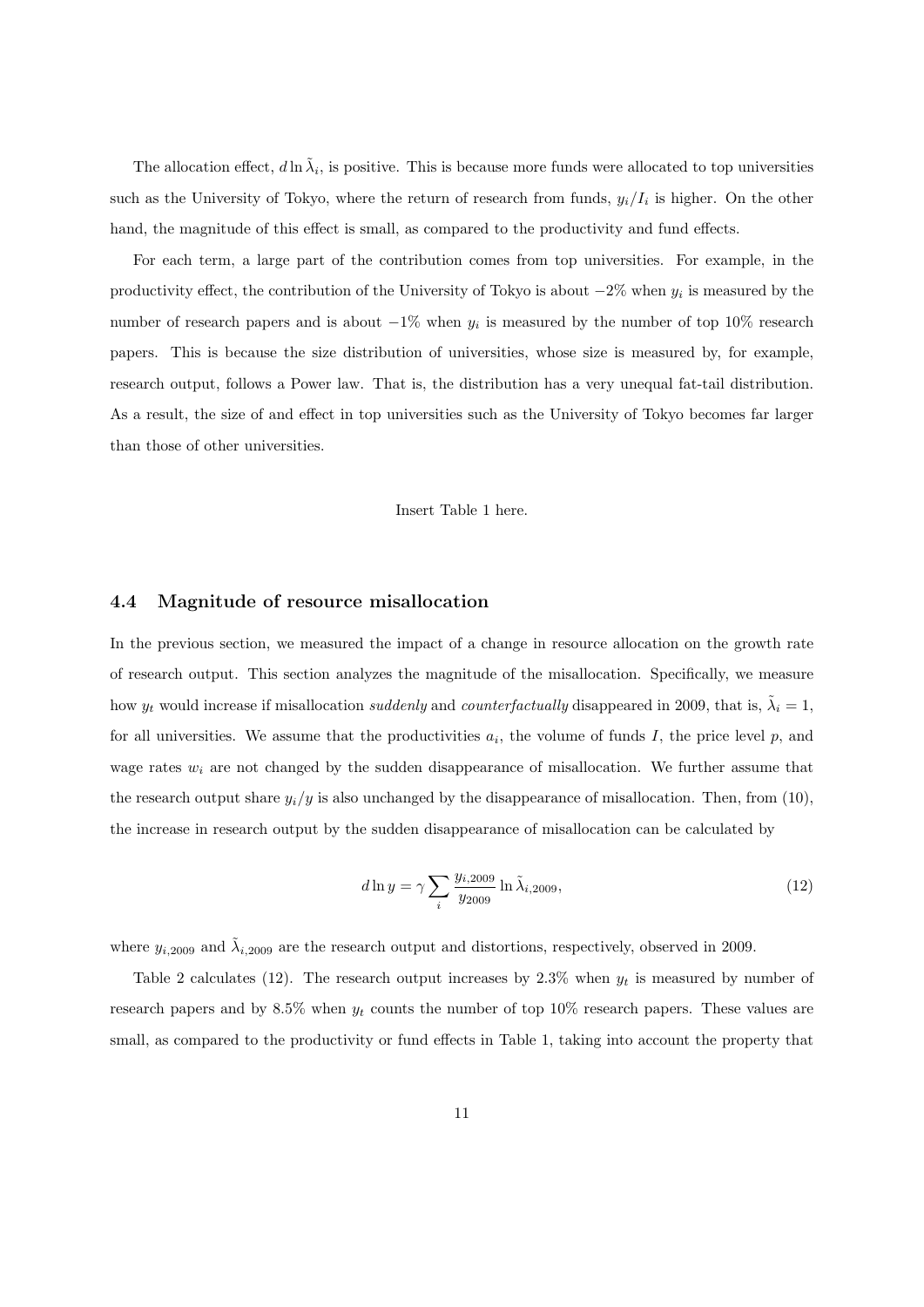the removal of the misallocation is a one-shot effect, whereas the other factors, especially funds, can be continuously increased.

Our assumption that the research output share  $y_i/y$  is not changed by the disappearance of misallocation is somewhat restrictive. This is because if universities are substitutes or complements to one another, the output share of a university changes after the disappearance of misallocation. However, also note that our result in Table 2 holds even if we allow the research output share *yi/y* to change after the disappearance of misallocation, if the size of a university  $y_i/y$  is uncorrelated with the (log of) distortions at the university,  $\ln \tilde{\lambda}_{i,2009}$  (for the proof, see Appendix A.3).

Insert Table 2 here.

## **4.5 A cause of productivity decline: Shrinking research time**

What is the reason for the decline in measured productivity? Some researchers suggest the decrease in research time as a possible cause. Kanda and Kuwahara (2011) report that the annual average research time of a faculty member at a national university has decreased by 20%, from 1,526 hours in 2002 to 1,234 hours in 2008. They find that faculty members have spent more time on education and social service activities, such as attending the government's councils, transferring technologies to industry, and commercializing research outcomes, than on research. Our decomposition framework (10) is flexible enough to deal with the reduction of research time. This section formulates and measures the effect of decreasing research time on research output.

When we incorporate research time into the model in Section 2, only the production function is modified as follows:

$$
y_i = a_i f_i(m_i, h\ell_i),
$$

where *h* is the hours a faculty member spends on research. For simplicity, we assume that *h* is equal across faculty members in different universities. Under the setting, the equation describing the productivity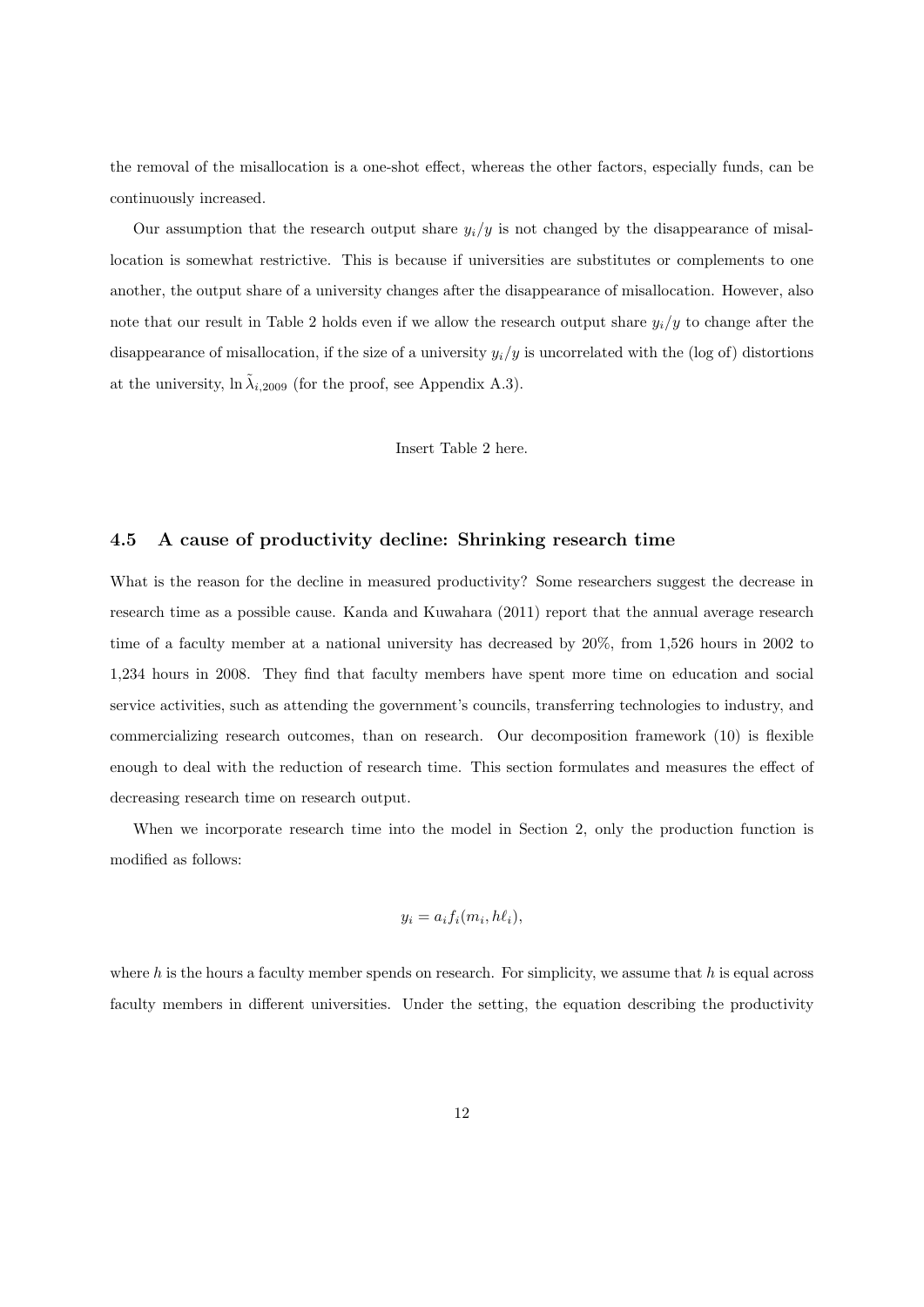growth of a university (11) is rewritten as

$$
d\ln a_i + \gamma \frac{w_i \ell_i}{I_i} d\ln h = d\ln y_i - \gamma \frac{pm_i}{I_i} d\ln m_i - \gamma \frac{w_i \ell_i}{I_i} d\ln \ell_i.
$$

Then, the productivity effect in the benchmark decomposition (10) is rewritten as

$$
\sum_{i} \frac{y_i}{y} d\ln a_i + \gamma \left(\sum_i \frac{y_i}{y} \frac{w_i \ell_i}{I_i}\right) d\ln h.
$$

The equation shows that the productivity effect in the benchmark decomposition is further divided into the (modified) productivity effect and the research time effect.

Table 3 reports the results that take into account the decrease in research time. The decrease in research time accounts for most of the decrease in the productivity in Table 1. Thus, our result confirms the view suggested by Kanda and Kuwahara (2011) that the decline in research time, possibly induced by several kinds of reforms since the late 1990s, has a substantially negative impact on research activities, especially the publication of research papers.

#### Insert Table 3 here.

# **5 Conclusion**

In this paper, we analyzed the reasons for the stagnation in research output in Japan during the 2000s. We developed a model of universities, and by using this model, we devised a framework to decompose the change in research output at that time. We applied the framework to the data on research output from the national universities in Japan during the late 2000s. We found that the main reason for the stagnation was the decrease in measured research productivities in each university. The effect of the misallocation of research funds among universities was small. We also found that the decrease in research time of faculty members accounts for the decline in the measured research productivity.

We have to note the limitations of our results. First, we do not take into account "postdocs" and graduate students. Most of them engage in research at top universities, but are low-paid or pay tuition fees by themselves. Their existence should contribute to higer measured productivities and returns of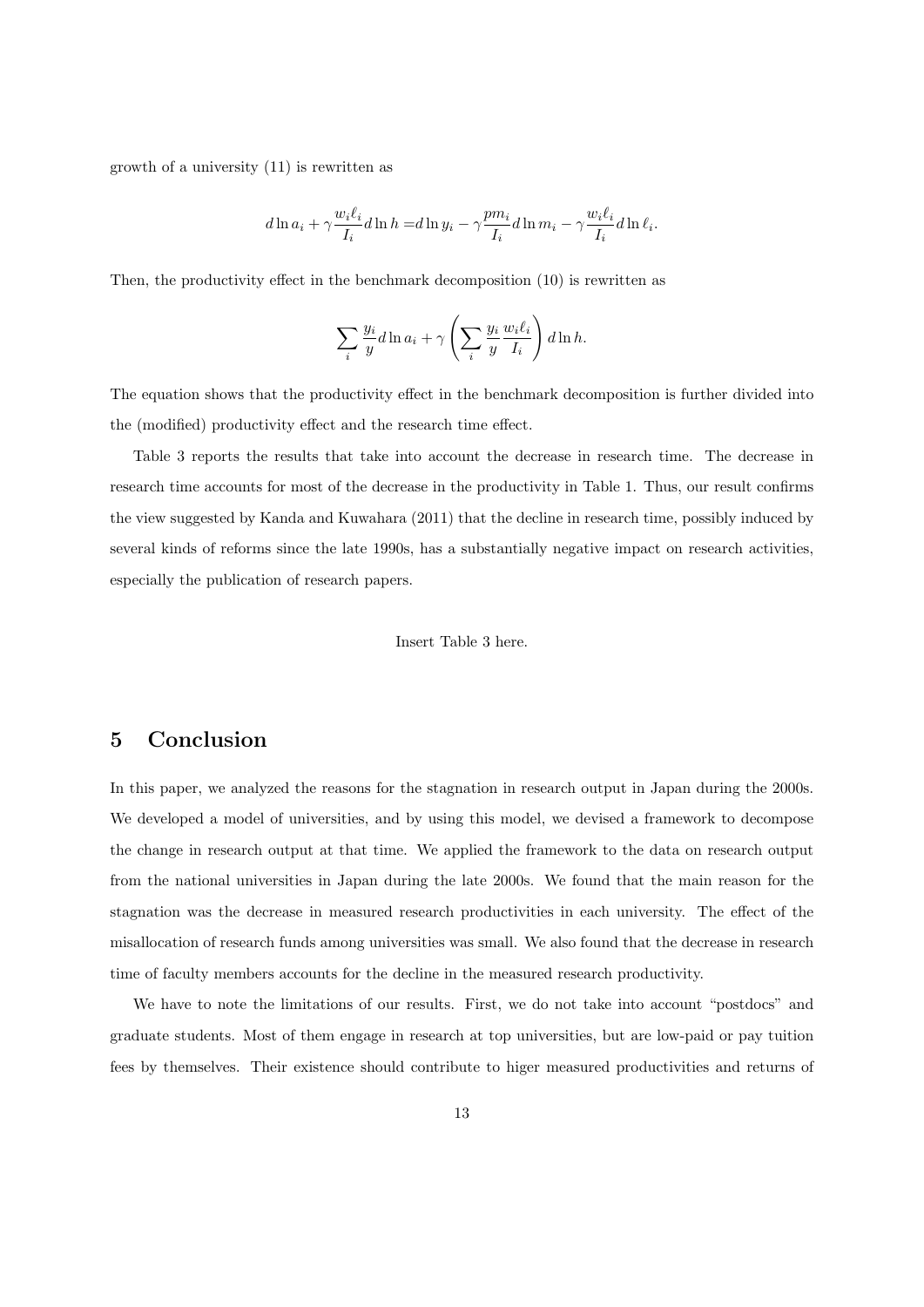research by funding at top universities. Second, we do not consider the recruiting effect. Top universities sometimes recruit researchers at second-tier universities before their important results are published. For example, Professor Yamanaka, famous for his "iPS cell"research, moved to Kyoto University from Nara Institute of Science and Technology (NAIST) in 2004. Even if his most cited papers were written at Kyoto, the research begun at NAIST. If the research funds allocated selectively, because the measured returns are high, the resource for research might not be given to "future Yamanaka." The recruiting effect should also contribute to higer measured productivities and returns of research by funding at top universities. These are left for future research.

# **References**

- Abigail, Payne A. and Aloysius Siow (2003) "Does Federal Research Funding Increase University Research Output?" *The B.E. Journal of Economic Analysis and Policy*, Vol. 3, No. 1, pp. 1–24.
- Adams, James D. and J. Roger Clemmons (2009) "The Growing Allocative Inefficiency of the U.S. Higher Education Sector," in *Science and Engineering Careers in the United States: An Analysis of Markets and Employment*: National Bureau of Economic Research, Inc, pp. 349–382.
- Adams, James D. and Zvi Griliches (1998) "Research Productivity in a System of Universities," *Annales d'Economie et de Statistique*, No. 49–50, pp. 127–162.
- Arora, Ashish, Paul David, and Alfonso Gambardella (1998) "Reputation and Competence in Publicly Funded Science: Estimating the Effects on Research Group Productivity," *Annales d'Economie et de Statistique*, No. 49–50, pp. 163–198.
- Averch, Harvey A. (1987) "Measuring the Cost-Efficiency of Basic Research Investment: Input-Output Approaches," *Journal of Policy Analysis and Management*, Vol. 6, No. 3, pp. 342–361.
- Basu, Susanto and John G. Fernald (2002) "Aggregate Productivity and Aggregate Technology," *European Economic Review*, Vol. 46, No. 6, pp. 963–991.
- Crespi, Gustavo A. and Aldo Geuna (2008) "An Empirical Study of Scientific Production: A Cross Country Analysis, 1981-2002," *Research Policy*, Vol. 37, No. 4, pp. 565–579.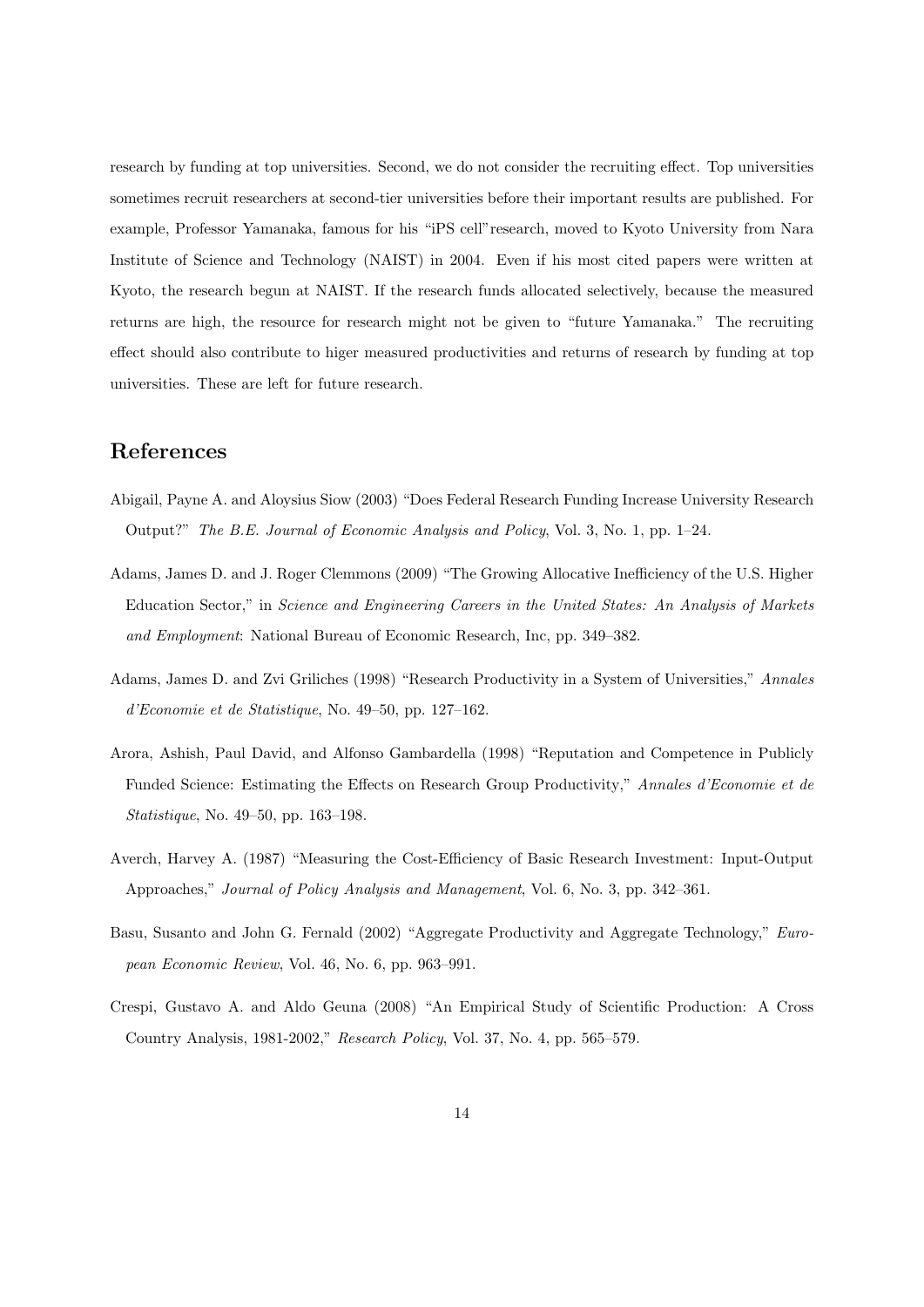- Crespi, Gustavo and Aldo Geuna (2006) "The Productivity of UK Universities," SPRU Working Paper Series, University of Sussex.
- Hayashi, Takayuki and Hiroyuki Tomizawa (2007) "Transition of Research Performance and Research Structure in Japan (in Japanese)," Research Report, NISTEP, MEXT, Japan.
- Ishibashi, Eiji (2011) "Report of the Survey of Scientific, Technological and Academic Activities in the Universities (in Japanese)," Research Report, NISTEP, MEXT, Japan.
- Ishibashi, Eiji and Hiroyuki Tomizawa (2006) "Report on the Survey of Scientific, Technological and Academic Activities in the Universities (in Japanese)," Research Report, NISTEP, MEXT, Japan.
- Jacob, Brian A. and Lars Lefgren (2011) "The Impact of Research Grant Funding on Scientific Productivity," *Journal of Public Economics*, Vol. 95, No. 9–10, pp. 1168–1177.
- Kanda, Yumiko and Terutaka Kuwahara (2011) "Shrinking Research Time for University Faculty Members: Comparison of 2002 and 2008 in the 'Survey on Full-Time Equivalents at Universities' (in Japanese)," Research Report, NISTEP, MEXT, Japan.
- Kobayashi, Makoto (2013) "Concerns about the Excessive Emphasis on Competitive Funds (in Japanese)," Nikkei Newspaper, 01/08/2013.
- Restuccia, Diego and Richard Rogerson (2008) "Policy Distortions and Aggregate Productivity with Heterogeneous Establishments," *Review of Economic Dynamics*, Vol. 11, No. 4, pp. 707–720.
- Saka, Ayaka and Terutaka Kuwahara (2012) "Benchmarking Research & Development Capacity of Japanese Universities 2011 - Improving Universities Research Activities by Identifying Characteristics and Strength of Each University - (in Japanese)," University Research Benchmarking Series, NISTEP, MEXT, Japan.
- (2013) "Benchmarking Scientific Research 2012 Bibliometric Analysis on Dynamic Alteration of Research Activity in the World and Japan - (in Japanese)," University Research Benchmarking Series, NISTEP, MEXT, Japan.
- Toyoda, Nagayasu (2012) "Too Abnormal Curve of the Number of Research Papers in Japan (in Japanese)," http://blog.goo.ne.jp/toyodang/e/26f372a069cbd77537e4086b0e56d347, 27/06/2012.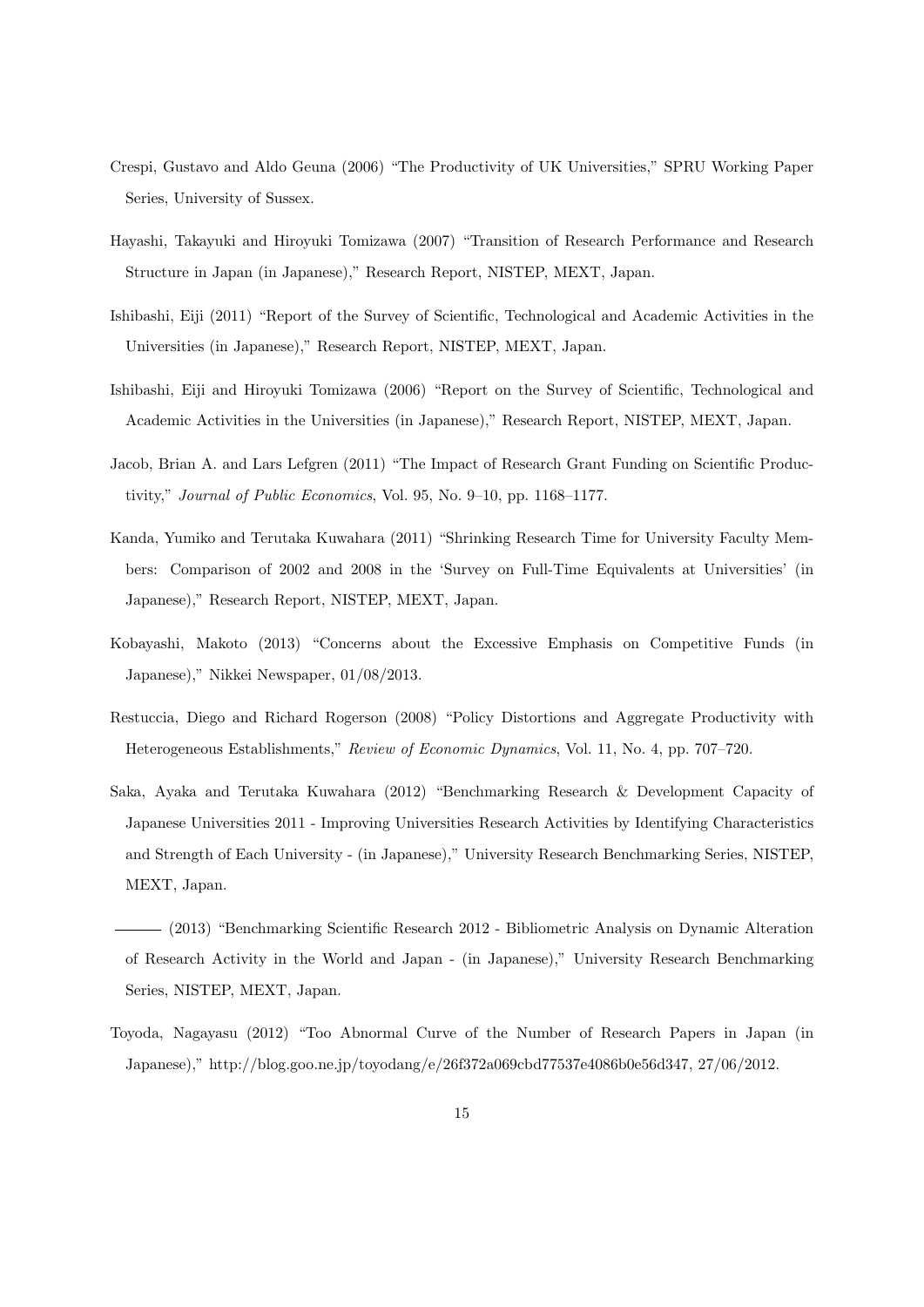Yonetani, Yutaka, Kenta Ikeuchi, and Terutaka Kuwahara (2007) "An Analysis on the Relationship between Input and Output in the Production of Articles in Universities – An Approach using Web of Science and Survey of R&D (in Japanese)," Research Report, NISTEP, MEXT, Japan.

# **A Derivations**

## **A.1 Derivation in Section 2.2**

 $I_i$  can be rewritten as follows:

$$
I_i = \frac{\frac{\lambda_i I_i}{\lambda_i}}{\sum_j \frac{\lambda_j I_j}{\lambda_j}} I = \frac{\frac{y_i}{y} \frac{\lambda_i I_i}{y_i} \frac{1}{\lambda_i}}{\sum_j \frac{y_j}{y} \frac{\lambda_j I_j}{y_j} \frac{1}{\lambda_j}} I = \frac{\frac{y_i}{y} \gamma \frac{1}{\lambda_i}}{\sum_j \frac{y_j}{y} \gamma \frac{1}{\lambda_j}} I = \frac{y_i}{y} \frac{\frac{1}{\lambda_i}}{\sum_j \frac{y_j}{y} \frac{1}{\lambda_j}} I.
$$

By redefining variables, we obtain (5).

## **A.2 Derivation in Section 3**

Here, we show that  $\sum_i (y_i/y) d \ln(y_i/y)$  becomes approximately zero. Define  $x_i \equiv y_i/y$ . Then,  $\sum_i x_i = 1$ and

$$
\sum_{i} \frac{y_i}{y} d\ln\left(\frac{y_i}{y}\right) = \sum_{i} x_i d\ln x_i \approx \sum_{i} x_i \frac{dx_i}{x_i} = 1 - 1 = 0.
$$

## **A.3 Derivation in Section 4.4**

The proposition can be shown as follows. First, if  $y_i/y$  and  $\ln \tilde{\lambda}_{i,2009}$  are uncorrelated,  $\sum_i (y_i/y - \overline{y_i/y})$ .  $(\ln \tilde{\lambda}_{i,2009} - \ln \tilde{\lambda}_{i,2009}) = 0$  (variables with upper bars are the average of original variables). By rewriting the equation, we obtain

$$
\sum_{i} \frac{y_i}{y} \ln \tilde{\lambda}_{i,2009} = \frac{\sum \overline{y_i}}{y} \overline{\ln \tilde{\lambda}_{i,2009}} = \overline{\ln \tilde{\lambda}_{i,2009}}.
$$

Then,

$$
d\ln y = \gamma \sum_{i} \frac{y_i}{y} \ln \tilde{\lambda}_{i,2009} = \gamma \overline{\ln \tilde{\lambda}_{i,2009}}.
$$
 (13)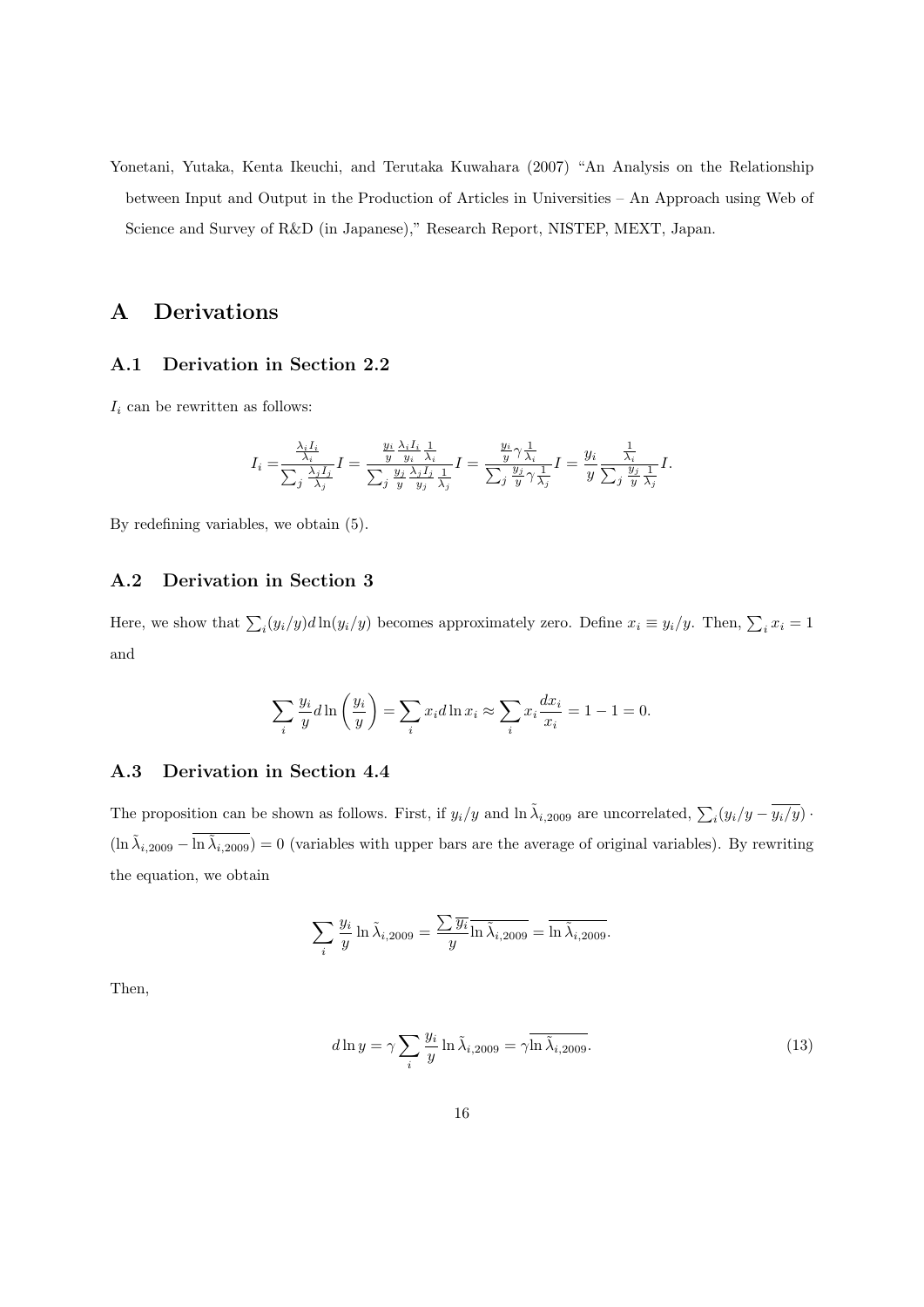Second, the RHS of (12), ignoring  $\gamma$ , can be interpreted as the weighted average of ln  $\tilde{\lambda}_{i,2009}$ .

Because  $y_i/y$  and  $\ln \tilde{\lambda}_{i,2009}$  are uncorrelated, the (normal) average of  $\ln \tilde{\lambda}_{i,2009}$  is equal to the weighted average of  $\ln \tilde{\lambda}_{i,2009}$ . Therefore, (13) becomes equal to (12).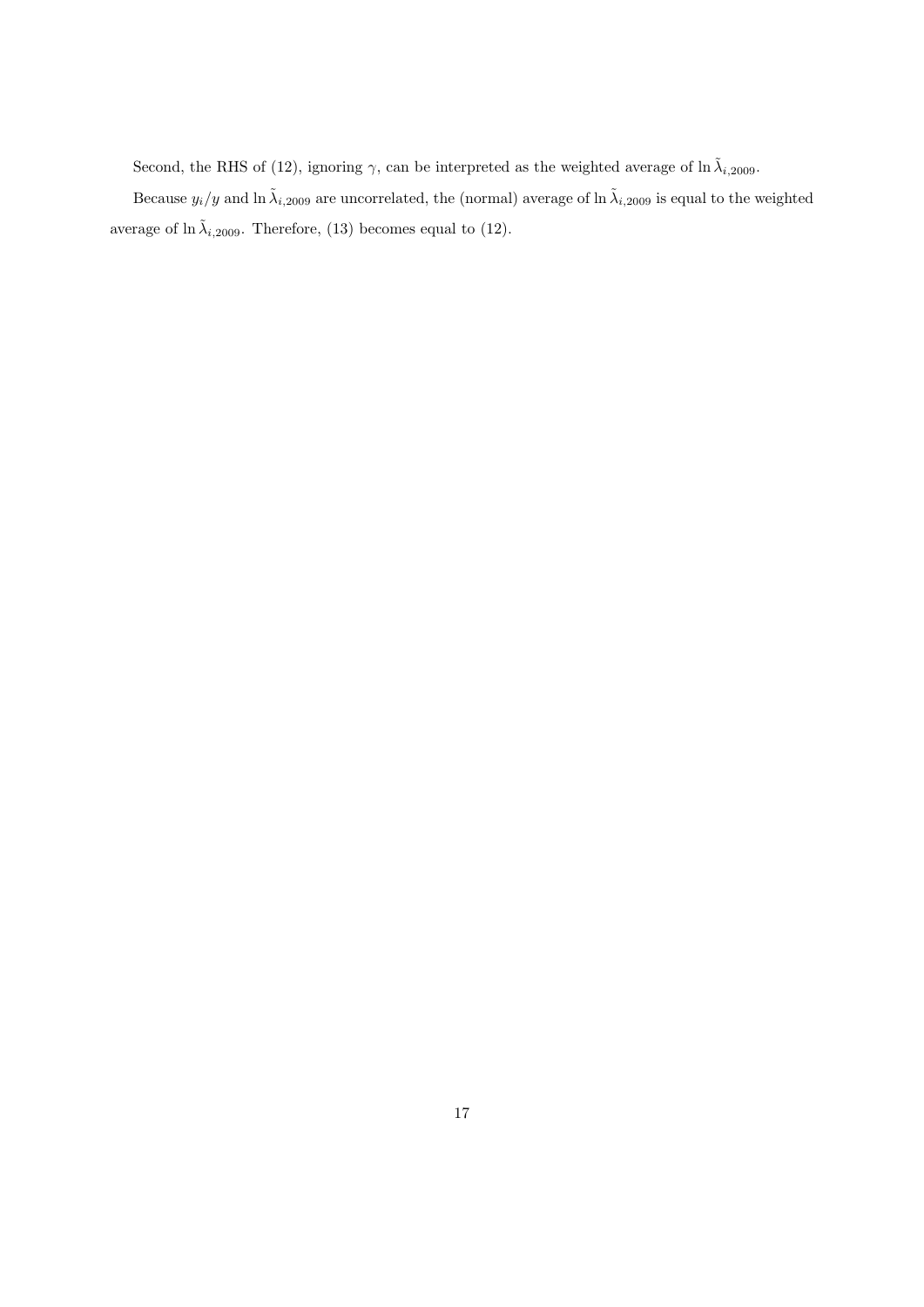| $y_i$ : Number of research papers         |                 |           |                 |           |            |  |  |
|-------------------------------------------|-----------------|-----------|-----------------|-----------|------------|--|--|
| $d\ln y$                                  | $d\ln a_i$      | $d \ln I$ | $d\ln\lambda_i$ | $d \ln p$ | $d\ln w_i$ |  |  |
| $2.0\%$                                   | $-14.5\%$ 16.0% |           | $1.1\%$ $1.3\%$ |           | $-1.9\%$   |  |  |
|                                           |                 |           |                 |           |            |  |  |
| $y_i$ : Number of top 10% research papers |                 |           |                 |           |            |  |  |
| $d\ln y$                                  | $d\ln a_i$      | $d \ln I$ | $d\ln\lambda_i$ | $d\ln p$  | $d\ln w_i$ |  |  |
| $11.6\%$                                  | $-5.6\%$        | $16.0\%$  | $2.4\%$         | $1.3\%$   | $-2.5\%$   |  |  |

Table 1: Decomposition of research output growth

Data source: Saka and Kuwahara (2012), Ishibashi and Tomizawa (2006), and Ishibashi (2011).

Notes: The tables show the decomposition of research output in Japan using (10). The upper table shows the results when the number of research papers is used for research output  $y_i$ , whereas the lower table shows the results when the number of top 10% research papers is used.

|         | $y_i$ : number of research papers $y_i$ : number of top 10% research papers |
|---------|-----------------------------------------------------------------------------|
| $2.3\%$ | 8.5%                                                                        |

Table 2: Effects of the disappearance of misallocation on research output

Data source: Saka and Kuwahara (2012), Ishibashi and Tomizawa (2006), and Ishibashi (2011).

Notes: This table calculates how research output would increase if all of the misallocation disappeared. The left column calculates the value for the case where research output is measured by the number of research papers. The right column calculates the value for the case where research output is measured by the number of top 10% research papers.

| $y_i$ : Number of research papers             |                      |           |  |  |  |  |
|-----------------------------------------------|----------------------|-----------|--|--|--|--|
| $d \ln a_i$ in Table 1                        | modified $d \ln a_i$ | $d \ln h$ |  |  |  |  |
| $-14.5\%$                                     | $-4.7\%$             | $-9.8\%$  |  |  |  |  |
|                                               |                      |           |  |  |  |  |
| $y_i$ : Number of top 10% research papers     |                      |           |  |  |  |  |
| $d \ln a_i$ in Table 1   modified $d \ln a_i$ |                      | $d \ln h$ |  |  |  |  |
| $-5.6\%$                                      | $3.9\%$              | $-9.4\%$  |  |  |  |  |

Table 3: Effects of decreasing research time

Data source: Saka and Kuwahara (2012), Ishibashi and Tomizawa (2006), Ishibashi (2011), and Kanda and Kuwahara (2011).

Notes: The tables refine the decomposition in Table 1 to take into account the contribution of the research time of faculty members. Then,  $d \ln a_i$  in Table 1 is divided into the (modified)  $d \ln a_i$  term and the  $d \ln h$ term, the latter capturing the effect of the change in research time on research output. For the growth rate of research time  $d \ln h$ , we use the average growth rate of research time of a faculty member at a national university from 2002 to 2008. The upper table shows the results when the number of research papers is used for research output  $y_i$ , whereas the lower table shows the results when the number of top 10% research papers is used.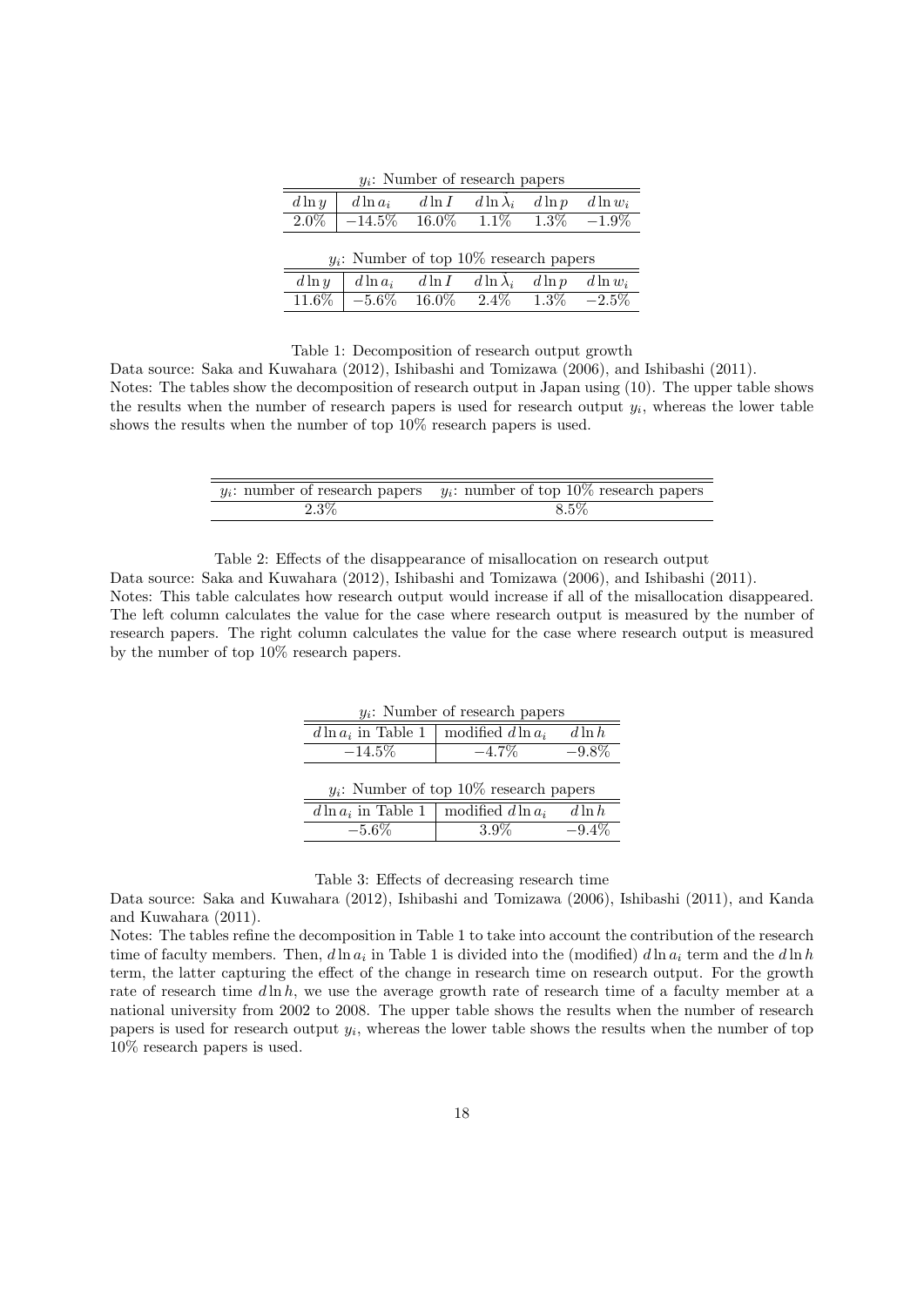

(a) Number of research papers

(b) Number of top 10% research papers

Figure 1: Cross-country trends of the number of research papers

Data source: Saka and Kuwahara (2013). Original data are taken from Web of Science by Thomson Reuters.

Notes: The left panel plots the number of research papers by country, whereas the right panel plots the number of the top 10% most cited research papers by country. For the U.S. in both panels, see the secondary axis.



(a) Number of research papers



Figure 2: Publication of research papers in Japan at the national level and at national universities Data source: Saka and Kuwahara (2012 and 2013). Original data are taken from Web of Science by Thomson Reuters.

Notes: The bar graphs in the left panel compare the number of research papers in Japan at the national level with that of national universities for the periods 1997–2001 to 2007–2011. The line graph in the left panel shows the national universities' share of research papers in Japan. The right panel plots these graphs for the number of the top 10% most cited research papers.